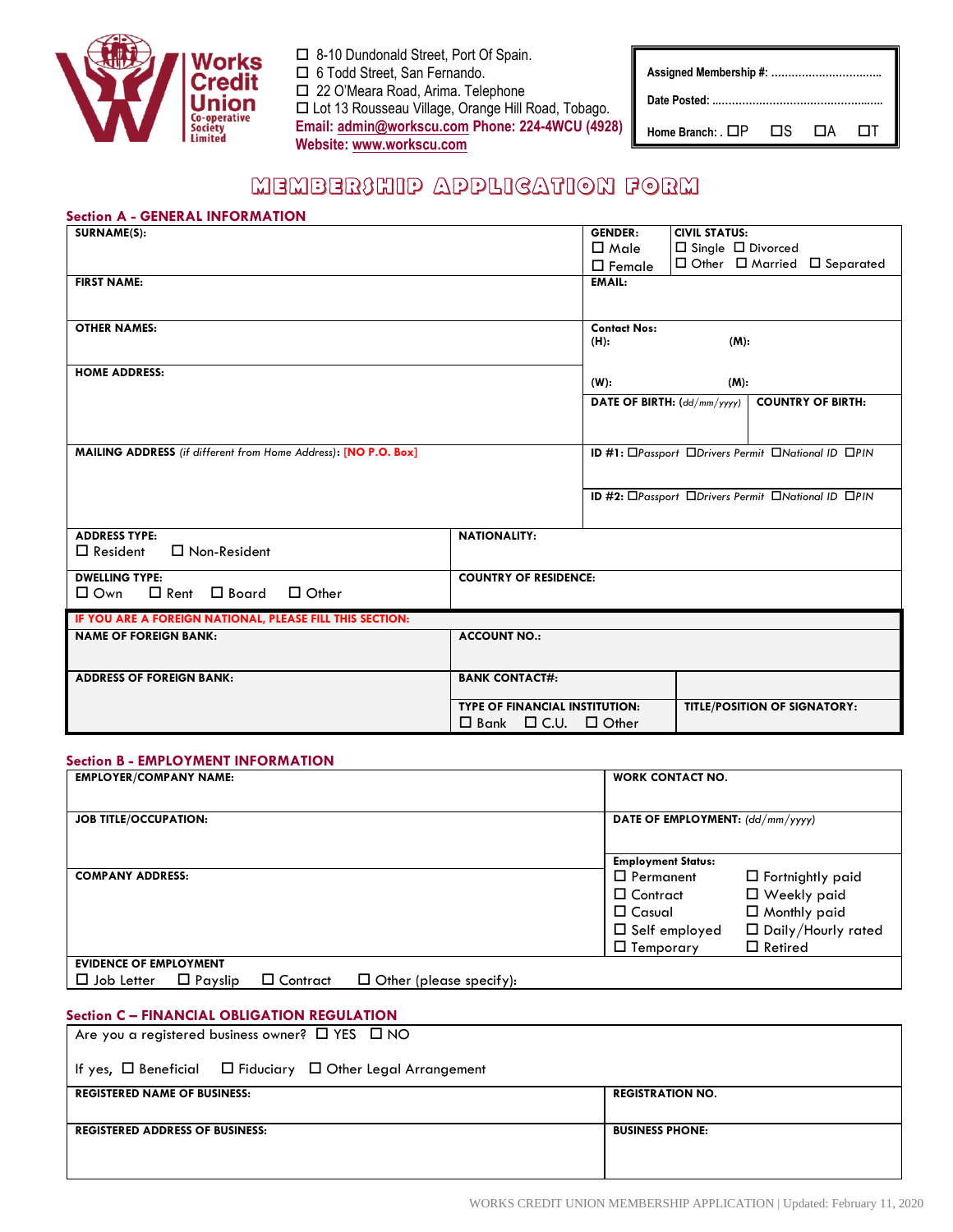### **Section C – FINANCIAL OBLIGATION REGULATION (continued)**

Are you a Politically Exposed Person (P.E.P.) ? YES □ NO □

*P.E.P. means a person who is or was entrusted with prominent public functions and refers to any category/relative/associate from the following list: - (PLEASE SELECT WHERE NECESSARY)*

- $\Box$  Head of State
- □ Head of Government
- $\square$  Senior Members of the Legislature e.g. Speaker of the House & President of the Senate
- Senior Politicians e.g. Members of Parliament, Government Ministers, Mayors, Leaders of Opposition, Chairman & Chief Secretary of the THA, Parliamentary Secretaries
- Senior Government Officials e.g. Permanent Secretaries, Chief Technical Officers & Ambassadors or High Commissioners, Assistant Commissioner of Police of higher rank.
- Judicial Officials e.g. Magistrates, Judges of the Supreme Court, Judges of the Industrial Court, Judges of the Caribbean Court of Justice
- $\Box$  Military Officials Lieutenant Colonel or higher rank
- Senior Executives of State-owned corporations e.g. Members of the Boards of all Statutory Bodies and State Enterprises including the CONTROLLING interest of State,
- Senior political party officials e.g. Chairman, Political Leader & Deputy Political Leader

#### If YES to any of the above, please fill out clearly the section below:

| Organization:                 |                                 |                                 | Position held:                  |                            |
|-------------------------------|---------------------------------|---------------------------------|---------------------------------|----------------------------|
|                               |                                 |                                 |                                 |                            |
| Address:                      |                                 |                                 | Contact #:                      |                            |
|                               |                                 |                                 |                                 |                            |
|                               |                                 |                                 |                                 |                            |
| <b>REMUNERATION:</b>          |                                 |                                 |                                 |                            |
| $\Box$ Under \$5,000          | $\square$ \$5,001 - \$10,000    | $\square$ \$10,001 - \$15,000   |                                 | $\Box$ \$15,001 - \$20,000 |
| $\square$ \$20,001 - \$30,000 | $\square$ \$30,001 - \$40,000   | $\Box$ \$40,001 - \$50,000      |                                 | $\Box$ OVER \$50,000       |
| ASSETS:                       |                                 |                                 |                                 |                            |
| $\Box$ Under \$100,000        | $\square$ \$100,001 - \$250,000 | $\square$ \$250,001 - \$350,000 | $\square$ \$350,001 - \$500,000 | □ OVER \$500,000           |

#### **Section D – IF APPLICANT IS A STUDENT**

| <b>School Name:</b>    | Form/Class/Year:                                |
|------------------------|-------------------------------------------------|
|                        |                                                 |
| <b>School Address:</b> | Major/Minor (College/University Students ONLY): |
|                        |                                                 |
|                        |                                                 |

#### **Section E – IF APPLICANT IS A MINOR (UNDER 16 YEARS)**

| <b>Parent/Guardian Full Name:</b>                                                                     |             | <b>Contact Nos:</b>                                |      |
|-------------------------------------------------------------------------------------------------------|-------------|----------------------------------------------------|------|
|                                                                                                       |             | (H):                                               | (M): |
|                                                                                                       |             | $(W)$ :                                            | (M): |
| <b>Parent/Guardian's Address:</b>                                                                     |             | <b>ID:</b> (Passport, Drivers Permit, National ID) |      |
| <b>Parent/Guardian Place of Work:</b>                                                                 | Occupation: | <b>Date of Birth:</b> $(dd/mm/yyy)$                |      |
| Relationship to Applicant/Minor: $\square$ Parent $\square$ Legal Guardian $\square$ Other (specify): |             |                                                    |      |

#### **Section F - DECLARATION**

| Are you a member of another Credit Union? YES □ NO □ |  |
|------------------------------------------------------|--|
|------------------------------------------------------|--|

If Yes, Please state name of Credit Union:……………………………………......................……………………………….…………………………….

Are you currently serving on a Credit Union/State Board of Directors/Committee? YES  $\Box$  NO  $\Box$ 

If Yes, Name of Board/Organization:....................................................................................................................................................................

I hereby apply for membership in **WORKS CREDIT UNION CO-OPERATIVE SOCIETY LIMITED**, and, if admitted, I agree to conform to the Bye-Laws or amendments thereof of the said Society, and pledge to offer my skills toward further growth of **WORKS CREDIT UNION CO-OPERATIVE SOCIETY LIMITED**.

I further declare that all information provided and contained herein is true and correct to the best of my knowledge.

#### *Please select if you are signing for and on behalf of Applicant who is a minor (See Section K).*

| SPECIMEN SIGNATURE OF APPLICANT | <b>WITNESS (Credit Union Official Only)</b> |            |
|---------------------------------|---------------------------------------------|------------|
|                                 | Name:                                       | Signature: |
|                                 | Title/Position:                             |            |
|                                 | Date:                                       |            |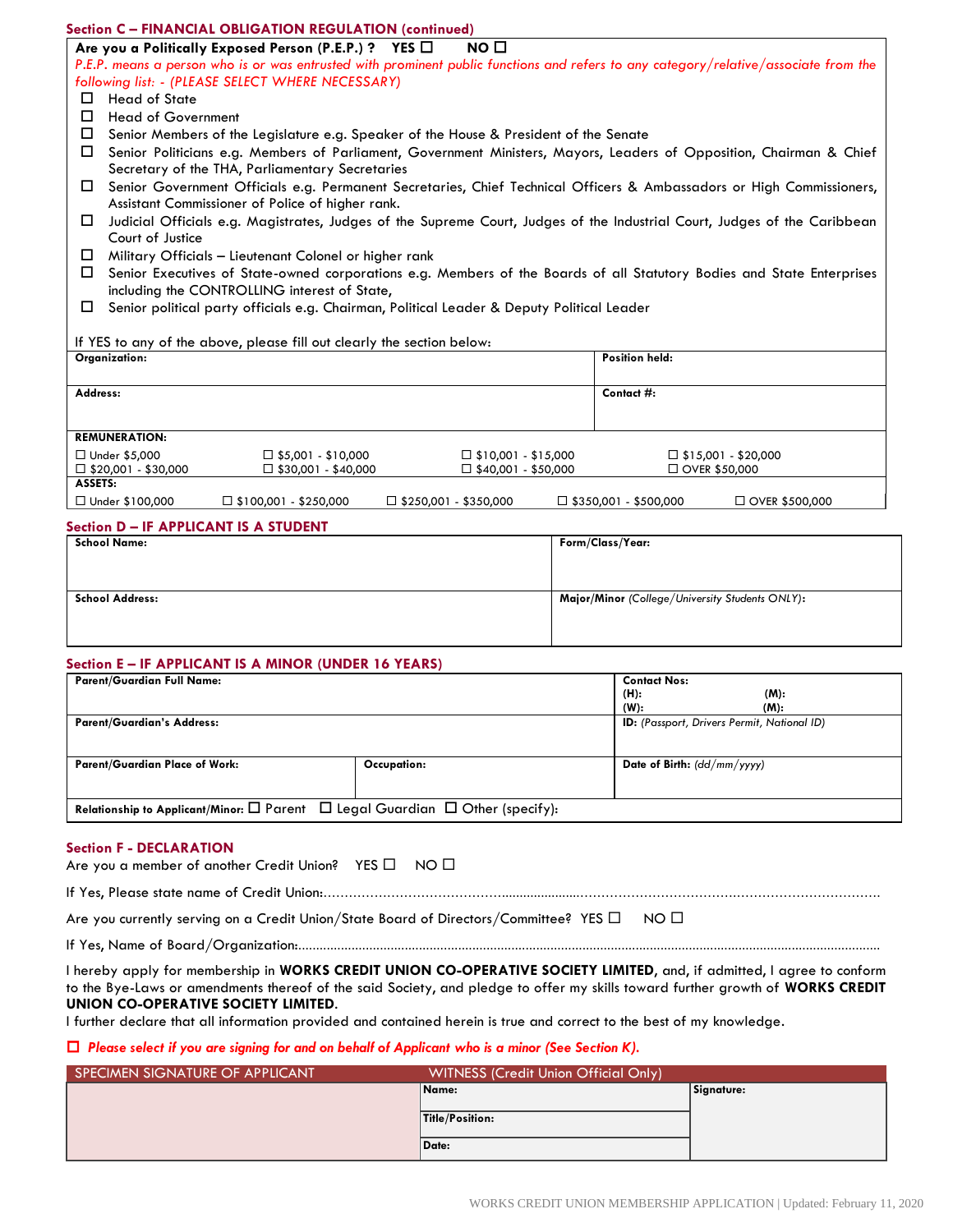# **Section G – NOMINATION OF BENEFICIARY**

| Beneficiary's Name (IN FULL):     |                               | <b>Beneficiary's Home Address:</b>                 |                             |
|-----------------------------------|-------------------------------|----------------------------------------------------|-----------------------------|
|                                   |                               |                                                    |                             |
| <b>Relationship to Applicant:</b> | Date of Birth: $(dd/mm/yyyy)$ | <b>ID:</b> (Passport, Drivers Permit, National ID) | <b>Contact Nos:</b><br>(H): |
|                                   |                               |                                                    | $(M)$ :                     |
| Beneficiary's Name (IN FULL):     |                               | <b>Beneficiary's Home Address:</b>                 |                             |
| <b>Relationship to Applicant:</b> | Date of Birth: (dd/mm/yyyy)   | <b>ID:</b> (Passport, Drivers Permit, National ID) | <b>Contact Nos:</b><br>(H): |
|                                   |                               |                                                    | $(M)$ :                     |

I understand that in the event of my death, if I do not name a beneficiary, the proceeds of this account will be paid into my Estate and distributed according to the Succession Act 1981 of Trinidad and Tobago. I further declare that all information given herein is true and correct to the best of my knowledge.

| <b>SIGNATURE OF APPLICANT</b> | <b>DATE</b> |
|-------------------------------|-------------|
|                               |             |
|                               |             |
|                               |             |

# **Witnesses to Nomination:**

| Witness #1 |            | Witness #2 |            |
|------------|------------|------------|------------|
| Name:      | Signature: | Name:      | Signature: |
| Address:   |            | Address:   |            |
| Date:      | Contact #: | Date:      | Contact#:  |

# **Section H – RECOMMENDER/MARKETING DATA**

| <b>RECOMMENDER NAME:</b><br><b>Relationship of Recommender to Applicant:</b>                                                                                                                           |               |               |                 | Account#: www.com |                  |                 |
|--------------------------------------------------------------------------------------------------------------------------------------------------------------------------------------------------------|---------------|---------------|-----------------|-------------------|------------------|-----------------|
| □Liaison Officer                                                                                                                                                                                       | $\Box$ Friend | $\Box$ Spouse | $\Box$ CU Staff | $\Box$ Child      | $\Box$ Co-worker | $\Box$ Relative |
| Where did you hear of Works Credit Union?:<br>$\Box$ Newspapers $\Box$ Website $\Box$ Facebook $\Box$ Text Message $\Box$ Twitter $\Box$ Instagram $\Box$ Marketing/Promotion Staff<br>$\square$ Radio |               |               |                 |                   |                  |                 |

# **Section I – MEMBER DUE DILIGENCE (For Official Use Only)**

| Referenced against UN2253 List                   | $Yes \Box No \Box$ |                                                                                                                     |
|--------------------------------------------------|--------------------|---------------------------------------------------------------------------------------------------------------------|
| Referenced against NCCT List                     | $Yes \Box No \Box$ |                                                                                                                     |
| <b>T&amp;T Consolidated List of Court orders</b> | $Yes \Box No \Box$ |                                                                                                                     |
| <b>Background Checks</b>                         | $Yes \Box No \Box$ |                                                                                                                     |
| Proof of Address Utility Bill                    |                    | Yes $\Box$ No $\Box$ ( $\Box$ WASA $\Box$ Phone $\Box$ Electricity $\Box$ Cable $\Box$ Bank Statement $\Box$ Other) |
| Proof of Income/Employment                       | Yes $\Box$         | $No \Box$ ( $\square$ Job Letter $\square$ Payslip $\square$ Business Registration $\square$ Other)                 |

#### **Section J – APPROVAL FOR MEMBERSHIP**

| The membership number noted on this APPLICATION FORM IS THE NUMERICAL REFERENCE<br>throughout the Credit Union Records and would be used for any transactions thereafter. This<br>Application for Membership is approved by the Board of Directors of WORKS CREDIT UNION |                     |                                                                                                                                      | Assigned Membership #: |  |
|--------------------------------------------------------------------------------------------------------------------------------------------------------------------------------------------------------------------------------------------------------------------------|---------------------|--------------------------------------------------------------------------------------------------------------------------------------|------------------------|--|
| $20$                                                                                                                                                                                                                                                                     |                     |                                                                                                                                      |                        |  |
| <b>CHAIRMAN:</b>                                                                                                                                                                                                                                                         | <b>Account No.:</b> |                                                                                                                                      |                        |  |
| <b>SECRETARY:</b>                                                                                                                                                                                                                                                        | <b>Account No.:</b> |                                                                                                                                      |                        |  |
| <b>Compliance Officer Signature:</b>                                                                                                                                                                                                                                     |                     | <b>AUTHORISED SIGNATURE</b><br>For and on behalf of the Board of Directors<br><b>Works Credit Union Co-operative Society Limited</b> |                        |  |

**DATE RETROSPECT DUE DILIGENCE WAS CONDUCTED: ………………………………………………**